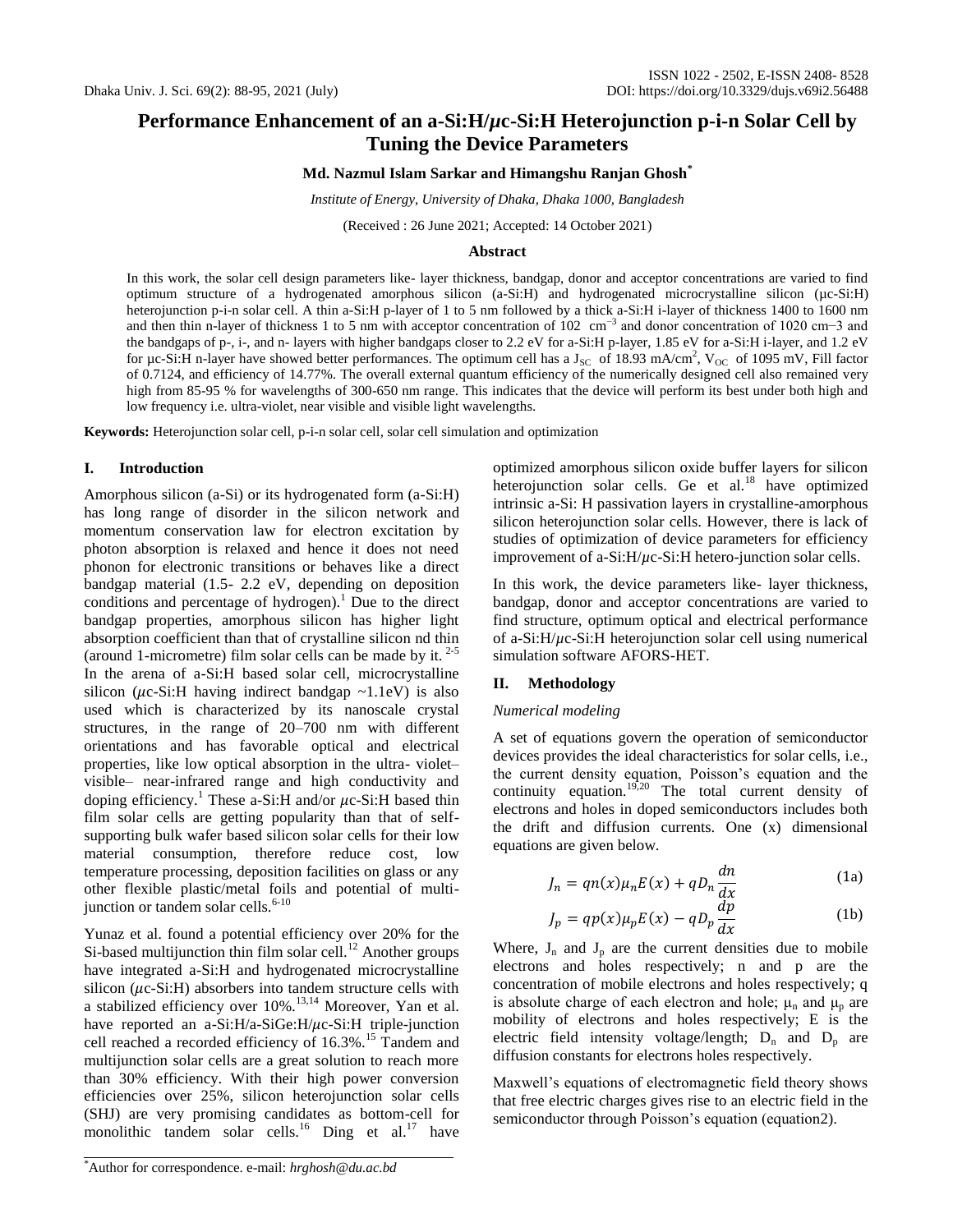$$
\frac{d^2\varphi}{dx^2} = -\frac{q}{\varepsilon}(p - n + N_d^+ - N_a^-)
$$
 (2)

Where,  $\varphi$  is the electric potential;  $N_d^+$  and Na<sup>-</sup> are the concentrations of ionized donors and acceptors; ε is the material's permittivity (an intrinsic property measuring the resistance to the forming of an electric field).

This next set of equations is beneficial for keeping track of particles moving in and out of a given volume of the semiconductor to ensure that the particles passing through a given volume, are being generated and recombined appropriately in order to account for changes in flow rate within the volume. These equations are basically particle conservation equations.

$$
\frac{dn}{dt} = \frac{1}{q}\frac{dJ_n}{dx} + G_n - R_n \tag{3a}
$$

$$
\frac{dp}{dt} = -\frac{1}{q}\frac{dJ_p}{dx} + G_p - R_p \tag{3b}
$$

Where, t is the time; G and R represent carrier generation and recombination rates.

### *Simulation*

Based on the basic and relevant semiconductor equations for defects and others in numerical modeling section, appropriate boundary and steady-state conditions with small sinusoidal perturbations are applied in **A**utomat **for s**imulation of **het**erostructures (Version 2.5, AFORS-HET<sup>21</sup>, Helmholtz-Zentrum Berlin für Materialien und Energie) to simulate one dimensional semiconductor structures by numerical methods.<sup>8</sup> To do this, the coupled partial differential equations set is transformed into nonlinear algebraic equations set by finite difference methods.

P type or or n type amorphous silicon has high density of dangling bonds. Generated carriers are lost by recombination and hence amorphous silicon solar cells prefer p-i-n (or n-i-p) structures to prepare the electric field in the intrinsic region (i region) and drift carriers to the external contacts.<sup>22</sup> In the proposed solar cell, glass is used as the substrate followed by a thin transparent conducting oxide (TCO), a thin a-Si:H p-, i-, and followed by  $\mu$ c-Si:H n-layer with metal contacts at the back side. Indian tin oxide (ITO) or ZnO can be used as TCO and Al as the back contact as shown in Figure 1.

In both a-Si:H and *µ*c-Si:H material there are disordered regions and voids. $23$  To model these amorphous and microcrystalline structures the density of states has been assumed to be both acceptor like states (in the upper half of the gap) and donor like states (in the lower half of the gap). Both of these acceptor and donor like states consist of exponential band tail and Gaussian mid-gap states, shown in Figure 2.



**Fig. 1.** Schematic diagram of a-Si:H/*µ*c-Si:H heterojunction solar cell

Input parameters of the baseline a-Si:H and *µ*c-Si:H p-i-n heterostructure used in the simulations are given in Table 1. For simulation all the default values of AFORS-HET were adopted, unless otherwise stated in this table.<sup>24</sup>



**Fig. 2.** Defect state distributions of a-Si:H p-, i-, and \_c-Si:H nlayers of the cell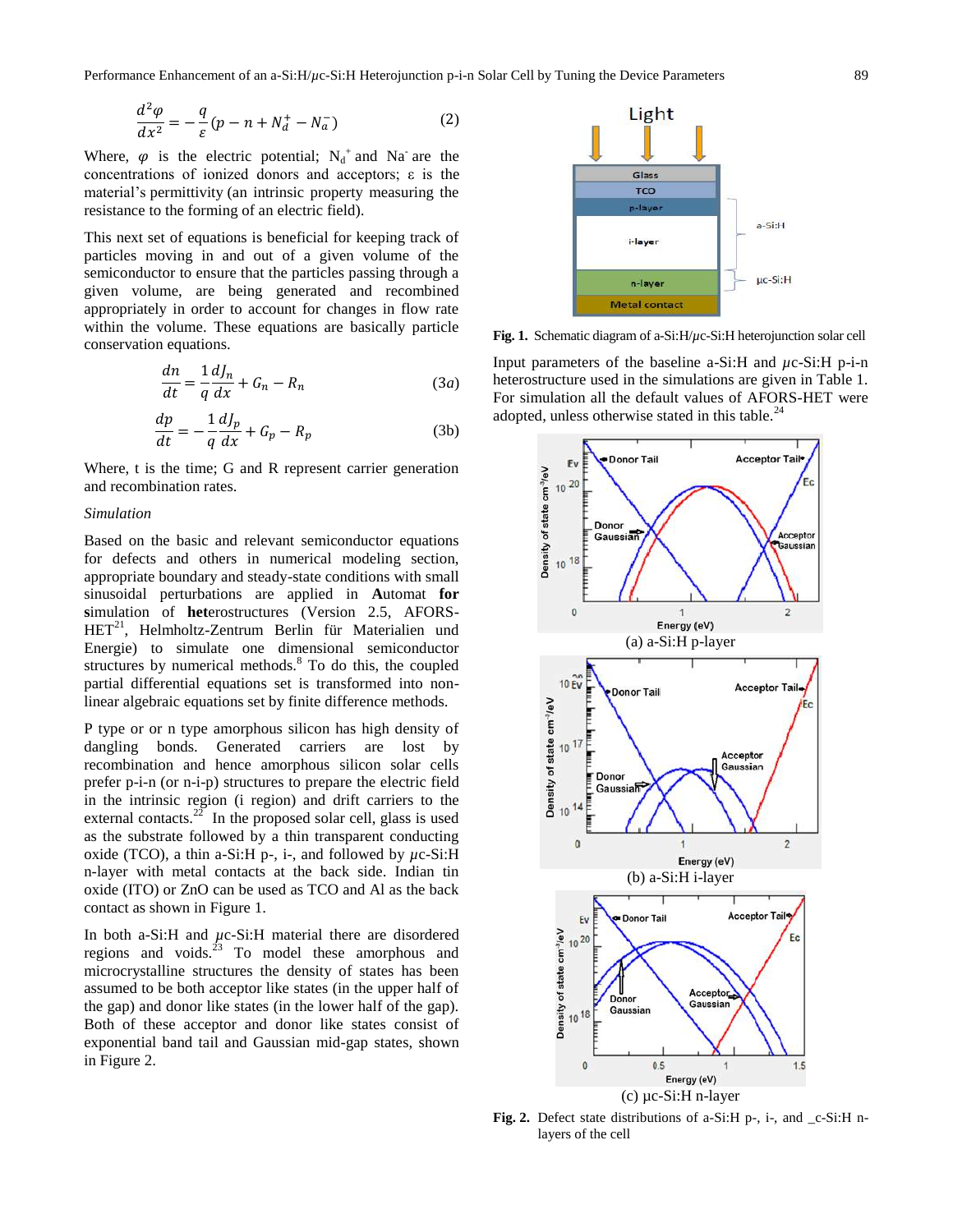| Parameters                                           | a-Si:H p-layer |              | a-Si:H<br>i-<br>layer        | $uc-Si:H$<br>n-<br>layer |  |  |
|------------------------------------------------------|----------------|--------------|------------------------------|--------------------------|--|--|
| Layer thickness, L(nm)                               |                | variable     | variable                     | variable                 |  |  |
| Dielectric constant                                  |                | 11.9         | 11.9                         | 11.9                     |  |  |
| Bandgap, Eg (eV)                                     |                | variable     | variable                     | variable                 |  |  |
| Electron mobility                                    |                | 20           | 20                           | 50                       |  |  |
| Hole mobility                                        |                | 5            | 5                            | 5                        |  |  |
| Acceptor concentration,<br>$Na(cm^{-3})$             |                | variable     | 0                            | 0                        |  |  |
| Donator concentration, Nd<br>$\rm (cm^{-3})$         |                | 0            | 1000                         | variable                 |  |  |
| Effective DOS CB, Nc<br>$\rm (cm^{-3})$              |                | $1.00E + 20$ | $1.00E + 20$<br>$1.00E + 19$ |                          |  |  |
| Effective DOS VB, Nv<br>$\rm (cm^{-3})$              |                | $1.00E + 20$ | $1.00E + 20$                 | $1.00E + 19$             |  |  |
| Electron affinity (eV)                               |                | 3.9          | 3.9                          | 3.9                      |  |  |
| Valence Band tail states<br>parameters               |                |              |                              |                          |  |  |
| VB trap density $(cm-3)$                             |                | $2.40E + 20$ | $9.40E+19$                   | 1.88E+20                 |  |  |
| VB tail characteristic                               |                | 120          | 50                           | 94                       |  |  |
| energy (meV)                                         |                |              |                              |                          |  |  |
| Electron capture cross<br>section $(cm2)$            |                | 7.00E-16     | 7.00E-16                     | 7.00E-16                 |  |  |
| Hole capture cross section<br>$\text{(cm}^2\text{)}$ |                | 7.00E-16     | 7.00E-16                     | 7.00E-16                 |  |  |
| Conduction Band tail                                 |                |              |                              |                          |  |  |
| states parameters                                    |                |              |                              |                          |  |  |
| CB trap density $(cm-3)$                             |                | $1.60E + 20$ | $6.40E+19$                   | $1.36E + 20$             |  |  |
| CB tail characteristic                               |                | 80.00        | 35.00                        | 68.00                    |  |  |
| energy (meV)                                         |                |              |                              |                          |  |  |
| Electron capture cross<br>section $(cm2)$            |                | 7.00E-16     | 7.00E-16                     | 7.00E-16                 |  |  |
| Hole capture cross section<br>$\text{(cm}^2\text{)}$ |                | 7.00E-16     | 7.00E-16                     | 7.00E-16                 |  |  |
| Gaussian defect states                               |                |              |                              |                          |  |  |
| parameters (Acceptor)                                |                |              |                              |                          |  |  |
| Defect density $\text{cm}^{-3}$ )                    |                | $6.90E+19$   | $5.00E + 15$                 | $6.90E+19$               |  |  |
| Standard deviation                                   |                | 0.21         | 0.144                        | 0.21                     |  |  |
| (Gaussian) (eV)                                      |                |              |                              |                          |  |  |
| Electron capture cross<br>section $(cm2)$            |                | 3.00E-15     | 3.00E-15                     | 3.00E-15                 |  |  |
| Hole capture cross section<br>$\text{(cm}^2\text{)}$ |                | 3.00E-14     | 3.00E-14                     | 3.00E-14                 |  |  |
| Gaussian defect states<br>parameters (Donor)         |                |              |                              |                          |  |  |
| Defect density $\rm (cm^{-3})$                       |                | $6.90E+19$   | $5.00E + 15$                 | $6.90E+19$               |  |  |
| Standard deviation                                   |                | 0.21         | 0.144                        | 0.21                     |  |  |
| (Gaussian) (eV)                                      |                |              |                              |                          |  |  |
| Electron capture cross<br>section $(cm2)$            |                | 3.00E-14     | 3.00E-15                     | 3.00E-14                 |  |  |
| Hole capture cross section<br>$\text{(cm}^2\text{)}$ |                | 3.00E-15     | 3.00E-14                     | 3.00E-14                 |  |  |
|                                                      |                |              |                              |                          |  |  |

**Table 1. Input parameters of the baseline a-Si:H and**  *µ***c-Si:H p-i-n heterostructure cell**

Microcrystalline silicon shows somewhat lower effective conduction band density  $(N_c)$  and valence band density  $(N_v)$ for the presence of crystalline grains in the material. That is why values of  $N_c$  and  $N_v$  are kept one order lower than that of amorphous silicon. For the same reason electron mobility and hole mobility are also kept little higher.

The efficiency, short circuit current density, open circuit voltage, and fill factor of the hetero-structure p-i-n device depend on design parameters like window layer thickness, donor and acceptor concentrations, electron and hole mobility, band-gap, and band-tail states. However, both amorphous and microcrystalline silicon have low mobility and large number of localized gap states which reduces the efficiency significantly. In this work, the input parameters like layer thickness, bandgap, donor and acceptor concentrations are varied to find best performed cell structure. Later on, the performance of the optimized a-Si:H/*µ*c-Si:H heterojunction solar cell is validated at a device temperature  $T = 300K$ . AM 1.5 spectrum with 100  $mW/cm<sup>2</sup>$  illumination. Light is imposed from the top side of the cell as shown in Figure 1.

#### **III. Results and Discussions**

#### *Optimization of layer thickness*

Layer thickness plays an important role in the optimization of a thin film p-i-n device. As a-Si:H p-layer is actually the window layer, its thickness is varied from 1 nm - 100 nm. It is essential to have a thick intrinsic layer, which acts as a buffer layer for better absorption of photons. Therefore, a-Si:H i-layer is varied from several nanometers to 5 micrometers. The µc-Si:H n-layer is kept within the 1 to 200 nm range and varied to find the optimum thickness for better electron transport as in Figure 3 .







(b) Efficiency and FF with a-Si:H p-layer thickness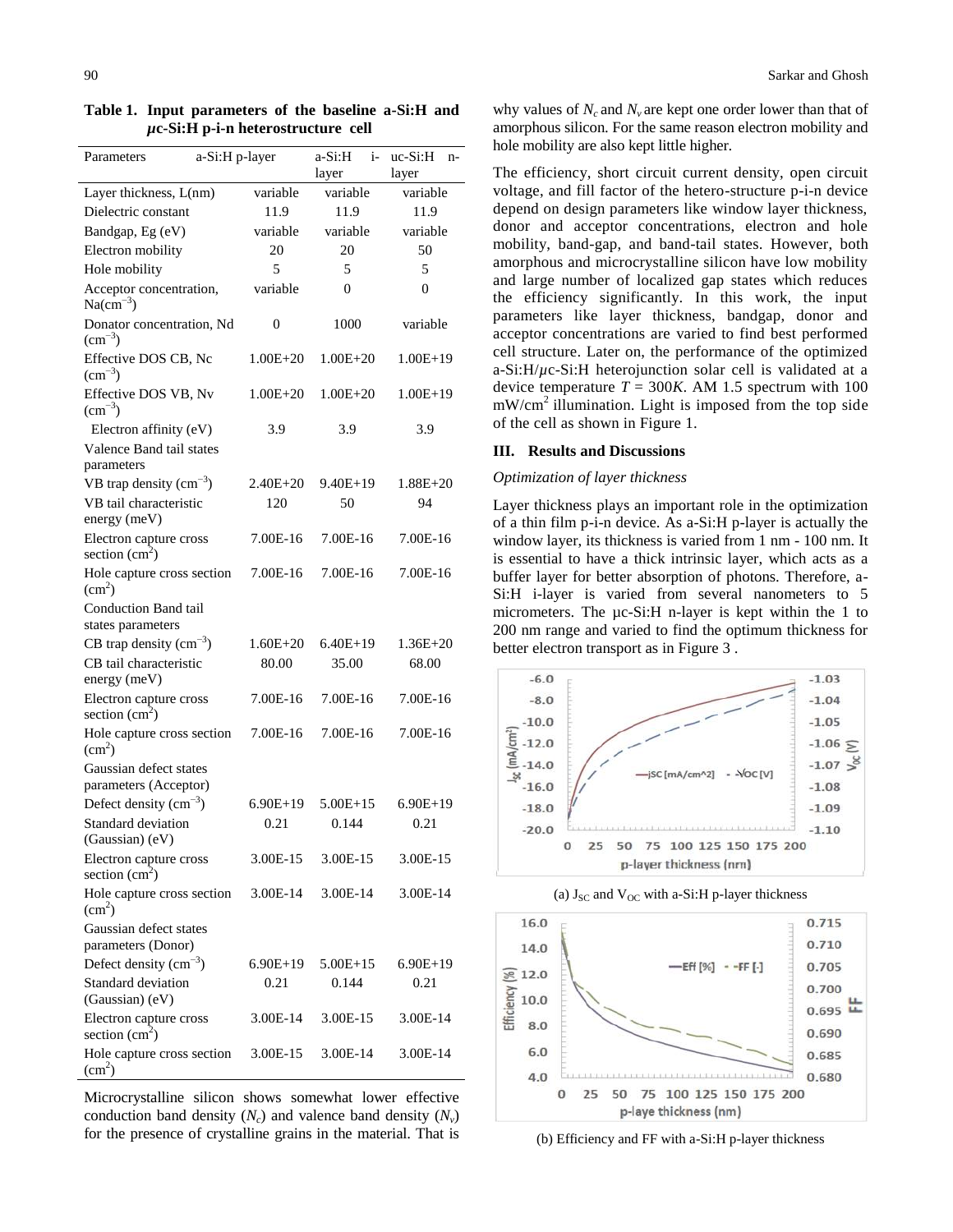

(c)  $J_{SC}$  and  $V_{OC}$  with a-Si:H i-layer thickness



(d) Efficiency and FF with a-Si:H i-layer thickness



(e)  $J_{SC}$  and  $V_{OC}$  with  $\mu$ c-Si:H n-layer thickness



(f) Efficiency and FF with µc-Si:H n-layer thickness

**Fig. 3.** Effect of thickness variation on  $J_{SC}$  and  $V_{OC}$  are shown in (a), (c), and (e) for a-Si: $H$  p-, i-, and  $\mu$ c-Si: $H$  n-layer respectively. Variation in efficiency and FF are shown in

(b), (d), and (f) for a-Si:H p-, i-, and *µ*c-Si:H n-layer respectively

Figure 3 illustrates the effect of thickness variation on  $J_{SC}$ , V*OC*, FF, and Efficiency. From Figure 3(a) and 3(b) it is evident that a thin a-Si:H p-layer of 1 to 5 nm would result in a better  $J_{SC}$ , and  $V_{OC}$ , and thus a higher efficiency. With increase in thickness of p-layer the amount of light reaching the absorber layer reduces and results in lower J*SC* values. It also becomes difficult for the built in field to separate the electron-hole pair if the thickness of p-layer is high.

On the other hand, from Figure  $3(c)$  and  $3(d)$  it can be seen that an a-Si:H absorber layer of 1400 to 1800 nm should be used to get better performance from the device. With increase of i-layer thickness J<sub>SC</sub> increases gradually up to 2  $\mu$ m but starts decreasing after that. However, V<sub>OC</sub> increases abruptly just after 10 nm and reaches to its maximum value after 100 nm and remains almost constant for further increase in thickness.

For  $\mu$ c-Si:H n-layer the maximum efficiency can be achieved within 1 to 10 nm range where efficiency and FF are maximum as shown in Figure 3(e) and 3(f). Although  $J_{SC}$  decreases with increase of thickness,  $V_{OC}$  remains constant throughout the variation. This is because of the lower electron and hole mobility of the a-Si:H where thicker n-layers reduces the electron transport facility.

#### *Optimization of doping concentrations*

Variation of efficiency along with  $J_{SC}$ ,  $V_{OC}$  and FF are depicted in Figure 4 for the variation in acceptor and donor concentration. From Figure 4(a) it can be seen that V*OC* and J*SC* both increases with increase in a-Si:H p-layer acceptor concentration, N*a*. However, beyond the acceptor concentration of  $10^{19}$   $cm^{-3}$ , the V<sub>OC</sub> and J<sub>SC</sub> both reached the maximum value and do not increase further. This is because of the fully crowded states in the cell, which saturates the performance. For this reason it is also seen from Figure 4(b) that efficiency and FF also reached to saturation after the  $10^{19}$  cm<sup>-3</sup> limit.



(a) Effect of a-Si:H p-layer N<sub>a</sub> variation on  $J_{SC}$  and  $V_{OC}$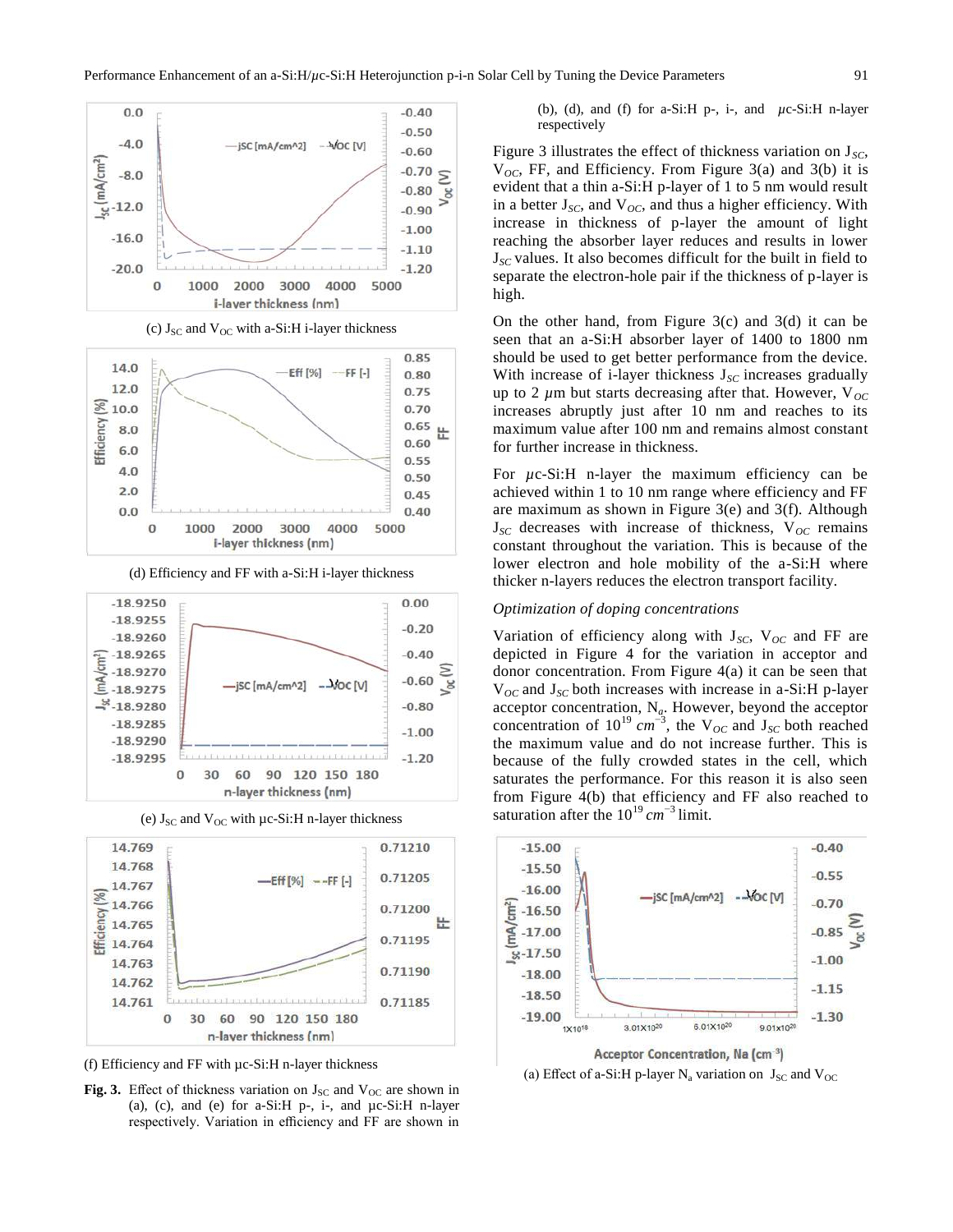







(c) Effect of  $\mu$ c-Si:H n-layer N<sub>d</sub> variation on  $J_{SC}$  and V<sub>OC</sub>



(d) Effect of  $\mu$ c-Si:H n-layer N<sub>d</sub> variation on Efficiency and FF

**Fig. 4.** Impact of Acceptor concentration  $(N_a)$  and Donor concentration  $(N_d)$  variation on  $J_{SC}$ ,  $V_{OC}$ , Efficiency and FF

From Figure 4(a) it can be seen that  $V_{OC}$  and  $J_{SC}$  both increases with increase in a-Si:H p-layer acceptor concentration, N*a*. However, beyond the acceptor concentration of  $10^{19}$  cm<sup>-3</sup>, the V<sub>oC</sub> and J<sub>sC</sub> both reached the maximum value and do not increase further. This is because of the fully crowded states in the cell, which saturates the performance. For this reason it is also seen from Figure 4(b) that efficiency and FF also reached to saturation after the  $10^{19}$  cm<sup>-3</sup> limit.

In the case of  $\mu$ c-Si:H n-layer donor concentration, N<sub>d</sub> from Figure 4(c) and 4(d) it can be seen that  $V_{OC}$  and  $J_{SC}$  both increase till  $10^{19}$   $cm^{-3}$  but beyond that range V<sub>OC</sub> and J<sub>SC</sub> both do not increase that much and the device saturates. Increasing donor concentration further does not increase the efficiency and FF.

## *Optimization of Bandgaps*

Bandgaps of the a-Si:H p-, i-, and *µ*c-Si:H n-layers are varied to find the optimum bandgaps for the heterojunction p-i-n device. For a-Si:H the bandgap can be varied from 1.5 to 2.2 eV and for  $\mu$ c-Si:H from 1.2 eV to 1.5 eV.<sup>2,3,27</sup> The bandgaps of p-, i-, and n-layers were varied in the specified range for optimization. Effect of bandgap variation on  $J_{SC}$ and  $V_{OC}$ , efficiency and FF are shown in Figure 5.

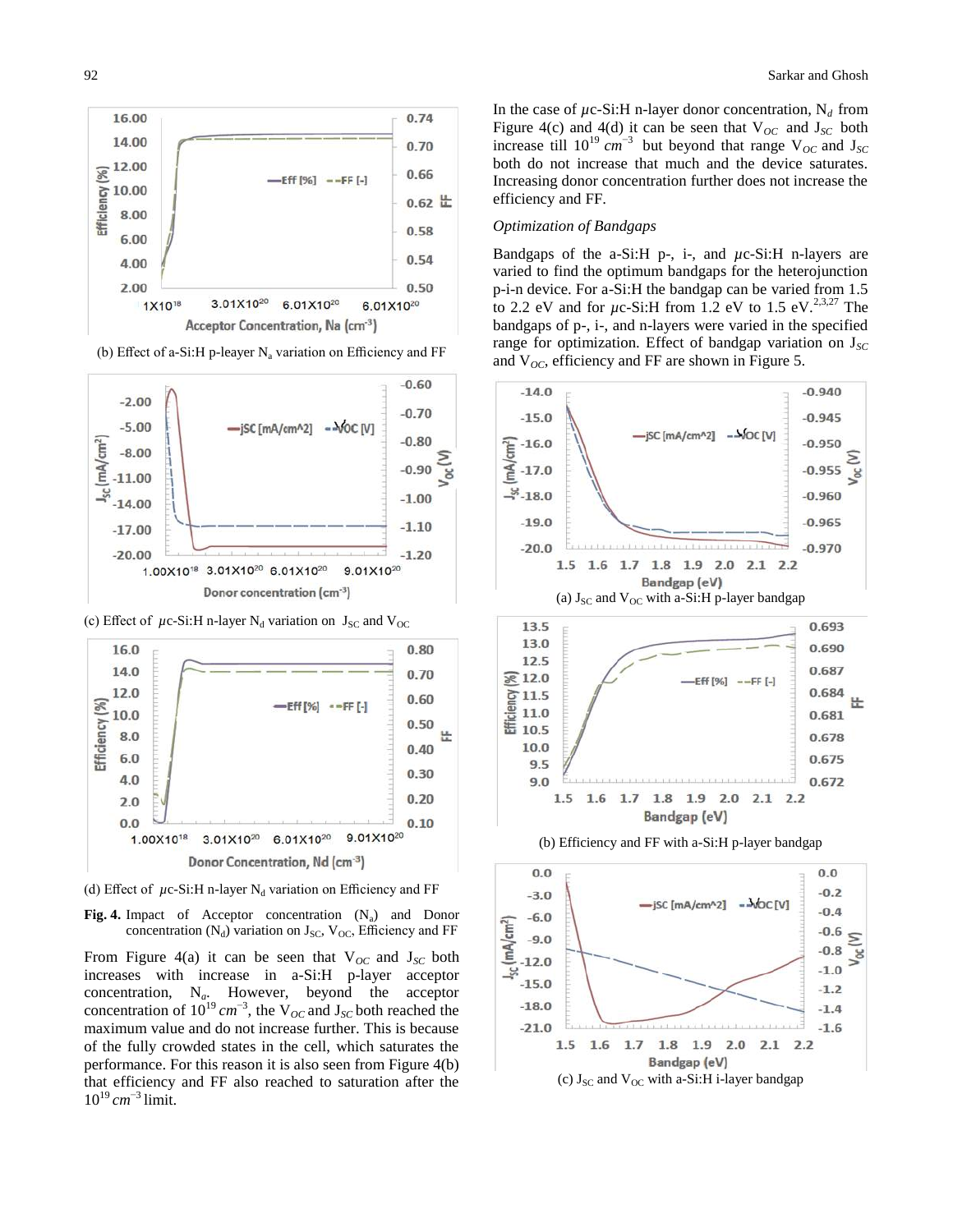

(f) Efficiency and FF with *µ*c -Si:H n-layer bandgap

Fig. 5. Effect of bandgap variation on  $J_{SC}$  and  $V_{OC}$  are shown in (a), (c), and (e) for a-Si:H p-, i-, and c-Si:H n-layer respectively. Variation in efficiency and FF are shown in (b), (d), for a-Si:H p-and i-layers and in (f) for  $\mu$ c -Si:H nlayer respectively

It can be seen from Figure 5(a) and 5(b) that  $J_{SC}$  and  $V_{OC}$ both reaches to its maximum value with a higher bandgap of the a-Si:H window layer close to 2.1 eV. This is because with increase in p-layer bandgap more photons can reach the absorber layer to produce more current. It can also be seen that the  $V_{OC}$  also follows the similar trend. The reason why  $V_{OC}$  also increases can be the lower rate of recombination with higher badgap of window layer. Therefore, both efficiency and FF also reached their maximum value above 2.0 eV bandgap of p-layer.

For a-Si:H i-layer bandgap variation from 1.5 eV to 2.2 eV it can be seen from Figure 5(c) and 5(d) that  $J_{SC}$  increases abruptly with increase in i-layer bandgap from 1.5 eV to 1.6 eV. However, it starts to decrease after 1.8 eV. On the other

hand,  $V_{OC}$  has an approximately linear increasing trend with increase in bandgap. This might be because of the lowering of band offset with increase in bandgap of i-layer. As bandgap of p layer is kept at 2.1 eV, the low bandgap of ilayer would create a band offset which will eventually increase the recombination. Therefore, maximum efficiency is achieved within the 1.8 to 1.9 eV range.

From Figure 5(e) and 5(f) it can be seen that  $J_{SC}$  decreases with increase of  $\mu$ c-Si:H n-layer bandgap and after 1.35 eV the device reaches saturation. However,  $V_{OC}$  remains constant throughout the variation of n-layer. Therefore maximum efficiency is achieved close to the  $\mu$ c-Si:H nlayer bandgap of 1.2eV.

#### *Optimized cell performance*

By taking all the optimal values of the layer thicknesses, bandgap, and doping concentrations of both a-Si:H p- and ilayer and *µ*c-Si:H n-layer and running the simulation using AFORS-HET the characteristics of the best performed heterojunction cell was found. Table 2 shows the optimum parameters found in the simulation and used to design the best-performed p-i-n cell. Here it is noticed that the top a-Si:H p layer has acted as an window layer by picking its highest possible bandgap, 2.2 eV.

Illumination of 1000 W/m<sup>2</sup> at AM 1.5 was used to find the J-V and P-V curves shown in Figure 6. The calculated light J-V characteristics of the cell yield the following results.

- Short circuit current density of  $J_{SC} = -18.93$  mA/cm<sup>2</sup>,
- Open circuit voltage  $V_{OC} = -1095$  mV,
- Fill-factor,  $FF = 0.7124$ ,
- Efficiency =  $14.77\%$ .

Figure 7 shows the band diagram of the optimum heterostructure p-i-n cell under equilibrium condition. The fermi level was found to be at -6.15 eV.

**Table 2. Optimum parameters found in simulation and used to design the best-performed cell**

| -- - -- -                                       |            |                                   |                           |                                                |  |  |  |  |
|-------------------------------------------------|------------|-----------------------------------|---------------------------|------------------------------------------------|--|--|--|--|
| Layers                                          | Thickness, | Na $\text{(cm}^{-3})$             | $N d$ (cm <sup>-3</sup> ) | Eg                                             |  |  |  |  |
|                                                 | L(nm)      |                                   |                           | (eV)                                           |  |  |  |  |
| a-Si:H p-layer                                  | 1          | $1\times10^{21}$                  | $\theta$                  | 2.2                                            |  |  |  |  |
| a-Si:H i-layer                                  | 1600       | 0                                 | 1000                      | 1.85                                           |  |  |  |  |
| $\mu$ c-Si:H n-                                 |            | 0                                 | $1 \times 10^{20}$        | 1.2                                            |  |  |  |  |
| layer                                           |            |                                   |                           |                                                |  |  |  |  |
| 0.50                                            |            |                                   |                           | 0.10                                           |  |  |  |  |
| 0.40                                            |            |                                   |                           | 0.00                                           |  |  |  |  |
| Current Density, J (A/cm <sup>2</sup> )<br>0.30 |            | $-j$ [A/cm^2] --p[W/cm^2]         |                           | $-0.10$                                        |  |  |  |  |
| 0.20                                            |            |                                   |                           | $-0.20$                                        |  |  |  |  |
|                                                 |            |                                   |                           | $-0.30$ $\frac{6}{8}$<br>$-0.40$ $\frac{6}{8}$ |  |  |  |  |
| 0.10                                            |            |                                   |                           |                                                |  |  |  |  |
| 0.00                                            |            |                                   |                           | $-0.50$                                        |  |  |  |  |
| $-0.10$                                         |            |                                   |                           | $-0.60$                                        |  |  |  |  |
| $-1.30$                                         | $-1.00$    | $-0.40$<br>$-0.70$<br>Voltage (V) | $-0.10$                   |                                                |  |  |  |  |

**Fig. 6.** J-V and P-V curve of the best performed p-i-n cell under AM 1.5 spectrum and 1000 *W/m*<sup>2</sup> illumination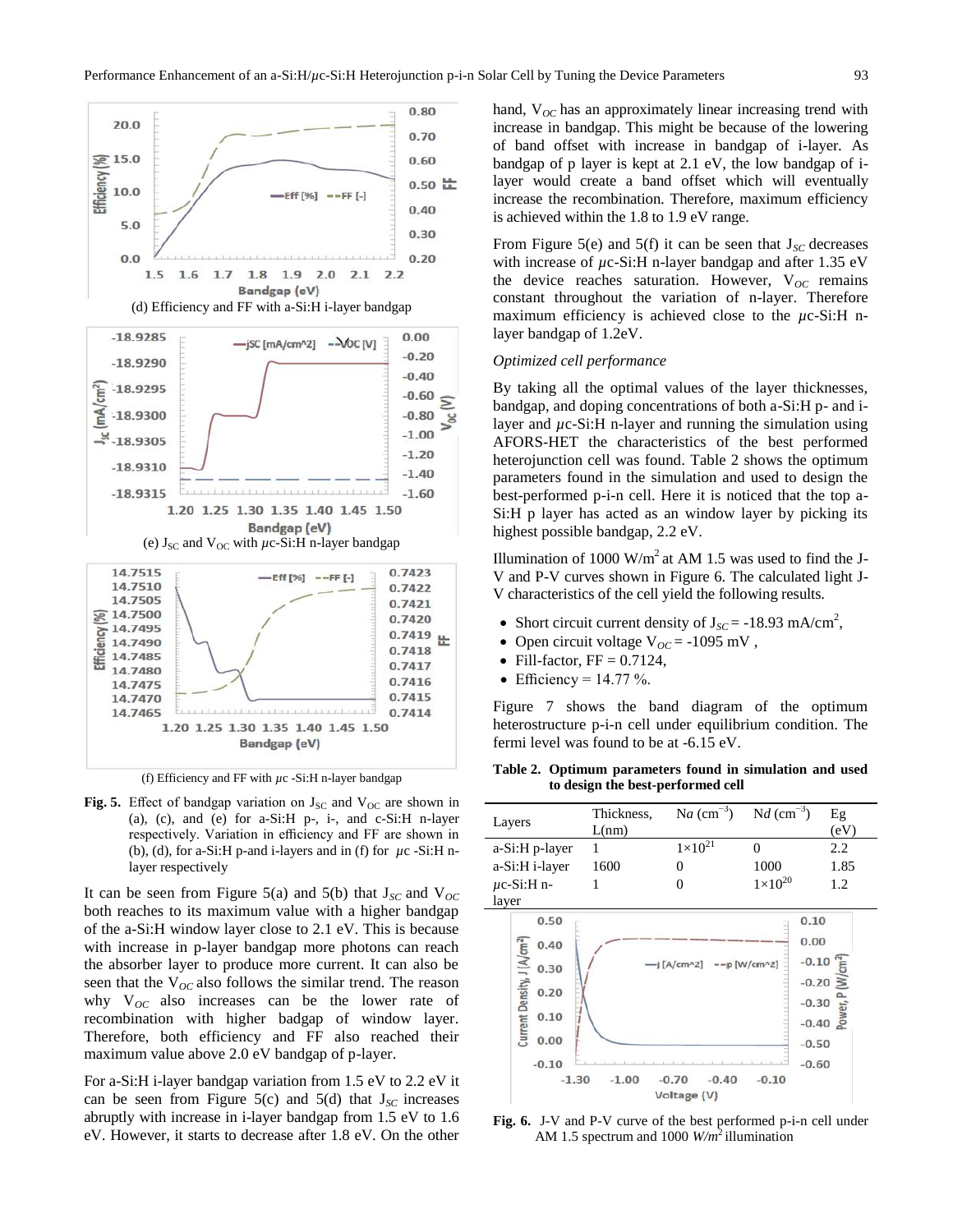

**Fig. 7.** Band diagram of the optimum cell under equilibrium condition

The generation and recombination rate of the designed cell is illustrated in Figure 8. It can be seen that the recombination rate is much higher at the front and back surface of the cell. However, front and back surface recombination can be reduced by adding surface passivation to the layers.

Figure 9 shows the electron and hole current densities with the variation of thickness of the device. The total output current density remained at around -18.93 mA/cm<sup>2</sup>, which is pretty high for a p-i-n cell. This indicates that a welldesigned heterojunction cell can have a higher current density and better performance.

Figure 10 illustrates the internal and external quantum efficiencies of the cell. The external quantum efficiency reached a maximum of 96.29% at wavelength (*λ*) of around 630 nm. The overall external quantum efficiency remained very high from 85-95 % for wavelength of 300-650 nm range. This indicates that the device will perform its best under both high and low frequency i.e. ultra-violet, near visible, and visible light wavelengths. Figure 10 shows the spectral response of the cell which also indicates the similar scenario.



**Fig. 8.** Generation and recombination rate of the best performed cell



**Fig. 9.** Current density of the a-Si:H/*µ*c-Si:H heterostructure p-i-n cell







## **IV. Conclusions**

The parameters like bandgap, layer thickness, and doping concentrations of aSi:H/*µ*c-Si:H heterojunction p-i-n cell are varied with AFORS-HET simulation software. It is found that layer thicknesses have significant effects on efficiency improvement. With increase in thickness of p-layer the amount of light reaching the absorber layer reduces and results in lower J*SC* values. It also becomes difficult for the built in field to separate the electron-hole pair if the thickness of p-layer is high. Therefore, a thin a-Si:H p-layer of 1 to 5 nm would result in a better  $J_{SC}$ , and  $V_{OC}$ , and thus a higher efficiency. A thick a-Si:H absorber layer of 1400 to 1800 nm should be used to get better performance from the device. Finally, for  $\mu$ c-Si:H n-layer the maximum efficiency can be achieved within 1 to 10 nm range. Although  $J_{SC}$  decreases